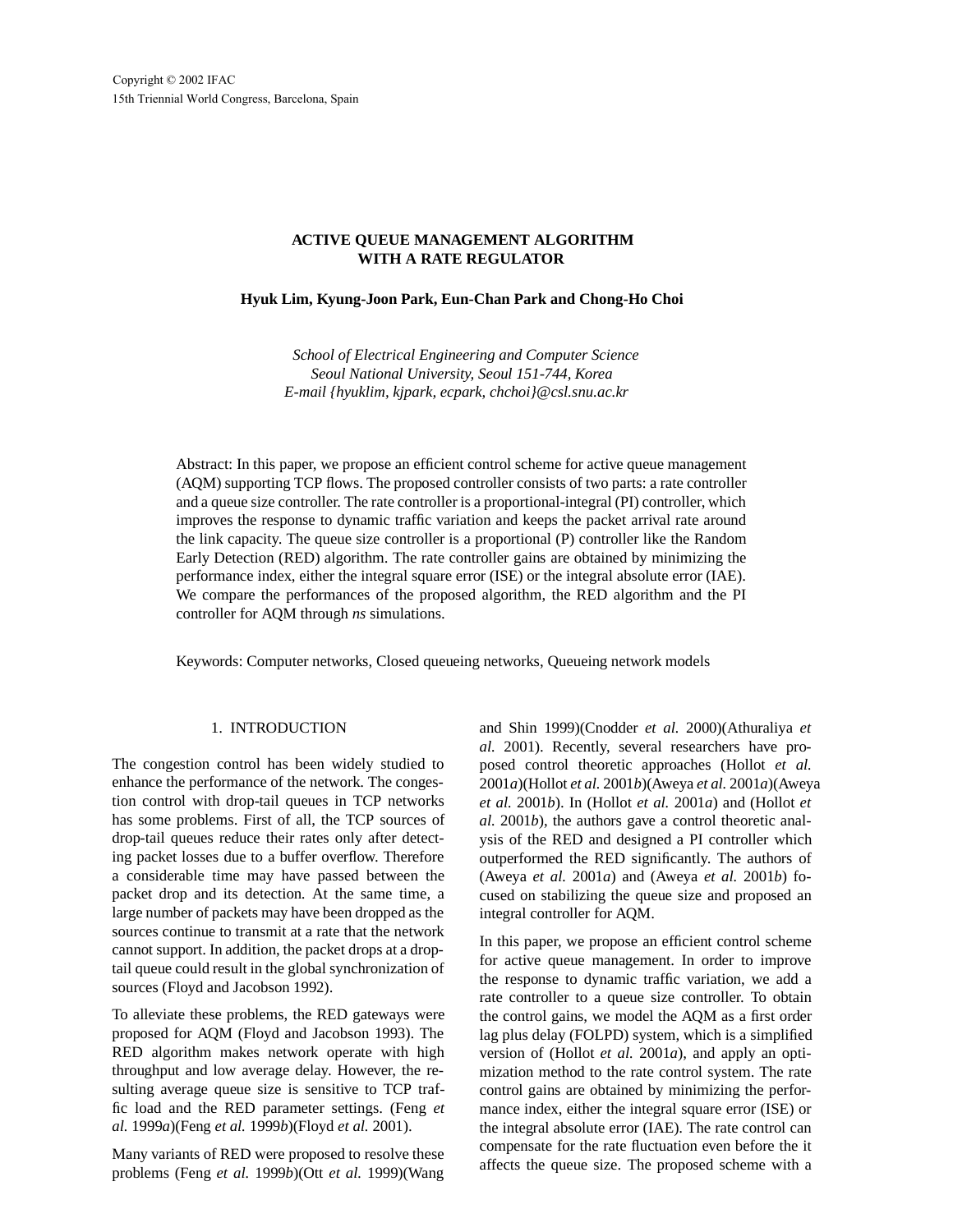

Fig. 1. TCP congestion avoidance as a closed-loop feedback control system

rate control responses quickly to dynamic traffic, and reduces the queue size variance and the packet loss rate. We compare the proposed scheme with the RED and the PI controller for AQM.

The rest of the paper is organized as follows. In Section 2, we present a linearized model for the AQM system. In Section 3, we describe the RED and the PI algorithm for AQM. In Section 4, we propose an efficient control scheme for enhancing the network performance. We compare the proposed algorithm with the RED and the PI controller via simulations using an *ns*-2 network simulator (Fall and Varadhan 2001) in Section 5. Finally, we present the conclusion in Section 6.

#### 2. FOLPD MODEL

AQM algorithms control network congestion by dropping or marking packets with ECN (Explicit Congestion Notification) (Ramakrishnan and Floyd 1999). When TCP sources detect that their packets are dropped or marked with ECN, they reduce their sending rates, and the queue size of the router decreases. This process constitutes a closed loop feedback control system as shown in Fig. 1 (Aweya *et al.* 2001*a*). The system consists of TCP sources, a router queue, and a congestion controller. The congestion controller regulates the queue size of the router by changing the drop probability.

We adopt the dynamic model of TCP behavior presented in (Hollot *et al.* 2001*a*), which was developed using fluid-flow and stochastic differential equation analysis. This model relates the average value of key network variables and is described by the following coupled, nonlinear differential equations:

$$
\dot{W}(t) = \frac{1}{R(t)} - \frac{W(t)W(t - R(t))}{2R(t - R(t))}p(t - R(t))
$$
\n
$$
\gamma = \frac{W(t)}{R(t)}N(t) - C
$$
\n(1)





Fig. 2. The drop probability function of the *gentle* RED

- $W = TCP$  window size (packets)
- $\gamma$  = Queue occupation rate (packets/sec)

$$
R = \text{round-trip time} = \frac{q}{C} + T_p \text{ (sec)}
$$

- $C =$ link capacity (packets/sec)
- $T_p$  = propagation delay (sec)
- $N =$ load factor (number of TCP connections)
- $p =$  probability of packet mark/drop.

If we assume  $N(t) = N$  and  $R(t) = R_0$ , then we can linearize the dynamic model about the operating point ( $W_0$ ,  $\gamma_0$ ,  $p_0$ ) as the following:

$$
\delta W(t) = -\frac{2N}{R_0^2 C} \delta W(t) - \frac{R_0 C^2}{2N^2} \delta p(t - R_0)
$$
  

$$
\delta \gamma(t) = \frac{N}{R_0} \delta W(t)
$$
 (2)

where

$$
\delta W = W - W_0, \ \delta \gamma = \gamma - \gamma_0, \ \delta p = p - p_0
$$

Instead of considering the queue size as in (Hollot *et al.* 2001*b*), we consider the queue occupation rate γ. Then, the dynamic equations are written as a firstorder lag plus delay (FOLPD) model. The FOLPD model is characterized by three parameters, i.e., the gain  $K_g$ , the time constant  $T_g$  and the delay  $\tau$  (Zhuang and Atherton 1993).

$$
G(s) = \frac{\delta \gamma(s)}{\delta p(s)} = \frac{K_g e^{-s\tau}}{T_g s + 1}
$$
 (4)

where

$$
K_g = \frac{R_0^2 C^3}{4N^2}, \ \ T_g = \frac{R_0^2 C}{2N}, \ \ \tau = R_0.
$$

## 3. RED AND PI CONTROLLER

The RED algorithm manages the queue size by randomly dropping packets with an increasing probability as the average queue size increases. The drop probability  $p$  is a linear function of the average queue size  $\bar{q}$ . Fig. 2 shows a packet drop probability function of a *gentle* RED (Floyd 2001). The *gentle* RED has two slopes. One is

$$
s_1 = \frac{p_{max}}{max_{th} - min_{th}}
$$
 (6)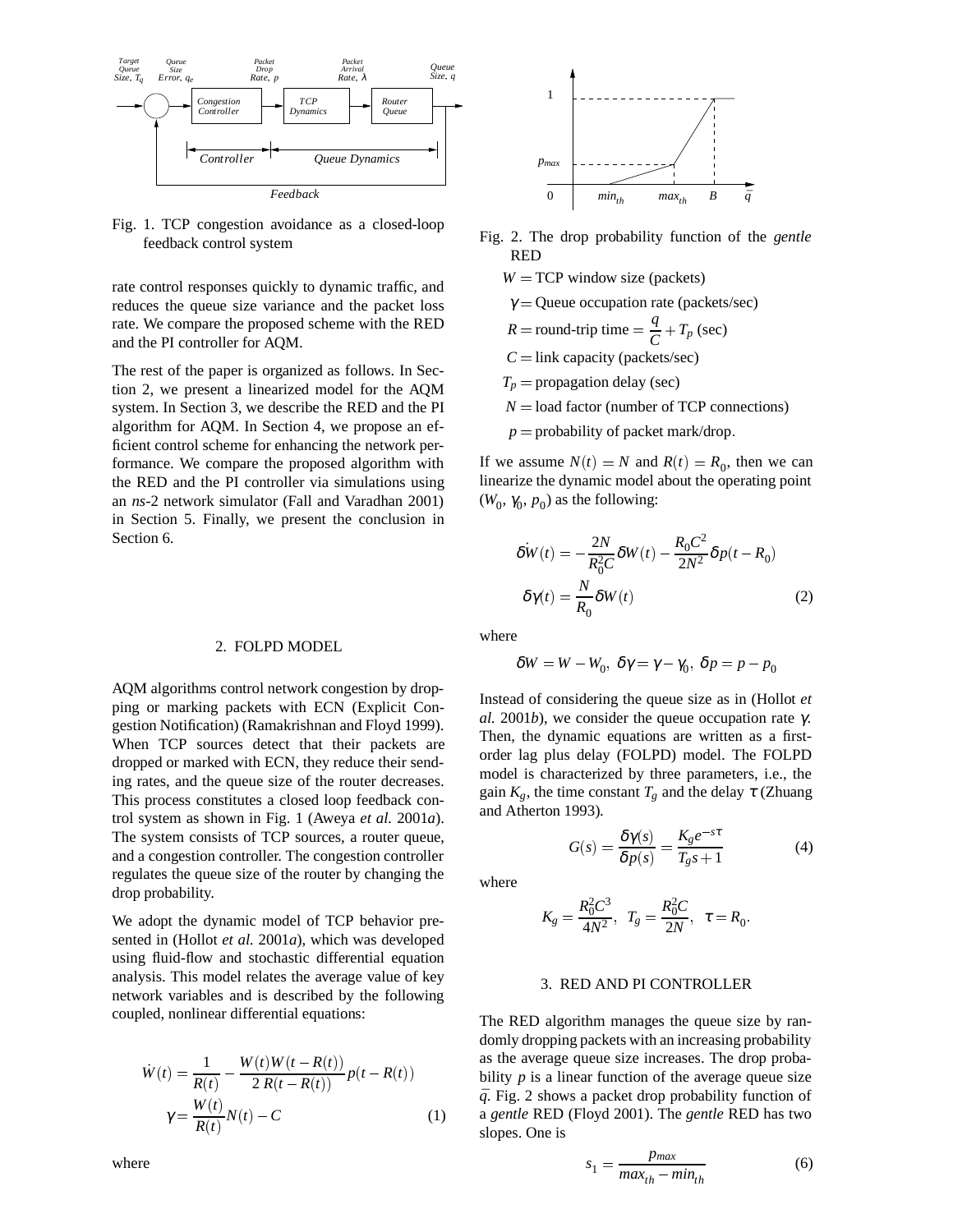

*Queue size control loop*

Fig. 3. The block diagram of the proposed P-PI control scheme

when the average queue size is between the minimum and the maximum thresholds  $[\min_{th}, \max_{th}]$ , and the other is

$$
s_2 = \frac{1 - p_{max}}{B - max_{th}}\tag{7}
$$

when the average queue size is between the maximum threshold and the maximum buffer size  $(max_{th}, B]$ . The drop probability function can be expressed as

$$
p = sat(u), \tag{8}
$$

where  $u$  is the congestion controller output as

$$
u = \begin{cases} s_1 (\bar{q} - \min_{th}) & \bar{q} < \max_{th} \\ s_2 (\bar{q} - \max_{th}) + p_{\max} \text{ otherwise} \end{cases} \tag{9}
$$

and *sat* () is a saturation function defined as

$$
sat(x) = \begin{cases} 1 & x > 1 \\ 0 & x < 0 \\ x & \text{otherwise.} \end{cases}
$$
 (10)

The above equation shows that the RED is basically a proportional controller with two gains. Its input is the average queue size, and the target queue size is  $min_{th}$ . When the network is lightly congested, this proportional controller can keep the average queue size around  $min_{th}$ . However, if the network is heavily congested, this controller cannot regulate the queue size properly. This drawback of the RED algorithm will be shown in Section 5.

The PI controller consists of a proportional and an integral controller. The controller input is not the average queue size but the instantaneous queue size *q*. While the RED algorithm updates its drop probability at every packet arrival, the PI controller updates it periodically with a fixed time interval. The drop probability is written as

$$
p = sat(u) \tag{11}
$$

and the controller output *u* is

$$
u = k_p \left[ (q - q_{ref}) + \frac{1}{T_i} \int (q - q_{ref}) dt \right]
$$
 (12)

where  $k_p$ ,  $T_i$  and  $q_{ref}$  are the proportional gain, the integral time constant and the target queue size, respectively. The proportional controller computes the drop probability based on the queue size. The proportional gain is expressed as

$$
k_p = \frac{p_{max}}{B - q_{ref}}\tag{13}
$$



where  $p_{max}$  is the drop probability when  $q = B$ . The probability of the proportional controller is bound by  $p_{max}$ . The integral controller computes the drop probability based on traffic load. If the traffic load increases, the probability of the integral controller increases. If the traffic load decreases, the probability also decreases. The PI controller integrates the queue size error in order to make the drop probability change according to the traffic load. The integral controller in the queue size control loop can produce a large overshoot, which may cause a buffer overflow.

### 4. PROPOSED ALGORITHM

Here we propose an efficient control scheme for active queue management system. Because a change of the packet arrival rate affects the queue size directly, the response to dynamic traffic can be improved by compensating for the rate change. In order to regulate the queue size, the packet arrival rate should be also kept around the link capacity. Therefore, we propose a multiple loop control scheme, which has another inner loop for rate control as shown in Fig. 3.

We adopt a proportional-integral (PI) controller as the rate controller. The proportional rate control can achieve fast response to fluctuating traffic load, because it compensates for a rate change even before the change has effect on the queue size. However the proportional rate control  $p = k_r(\lambda - C)$  cannot ensure the packet arrival rate  $\lambda$  converges to the link capacity *C*.

To explain this discrepancy between the packet arrival rate and the link capacity in steady state, we consider the overall steady-state TCP behavior by a graphical method. Fig. 4 illustrates the equilibrium of the drop probability and the throughput when the proportional rate control  $p = k_r(\lambda - C)$  is applied to congestion control. In Fig. 4, we assume that the steady-state throughput  $T(p)$  is a strictly decreasing function of the drop probability *p*. The equilibrium point ( $p_s$ ,  $\lambda_s$ ) is at the intersection of the proportional control and the throughput function. We can observe from Fig. 4 that the equilibrium arrival rate  $\lambda_s$  is deviated from the link capacity  $C$ , and consequently there always exists a rate error in equilibrium. Therefore, instead of the proportional control, we use the proportionalintegral control to make the rate error become zero in equilibrium.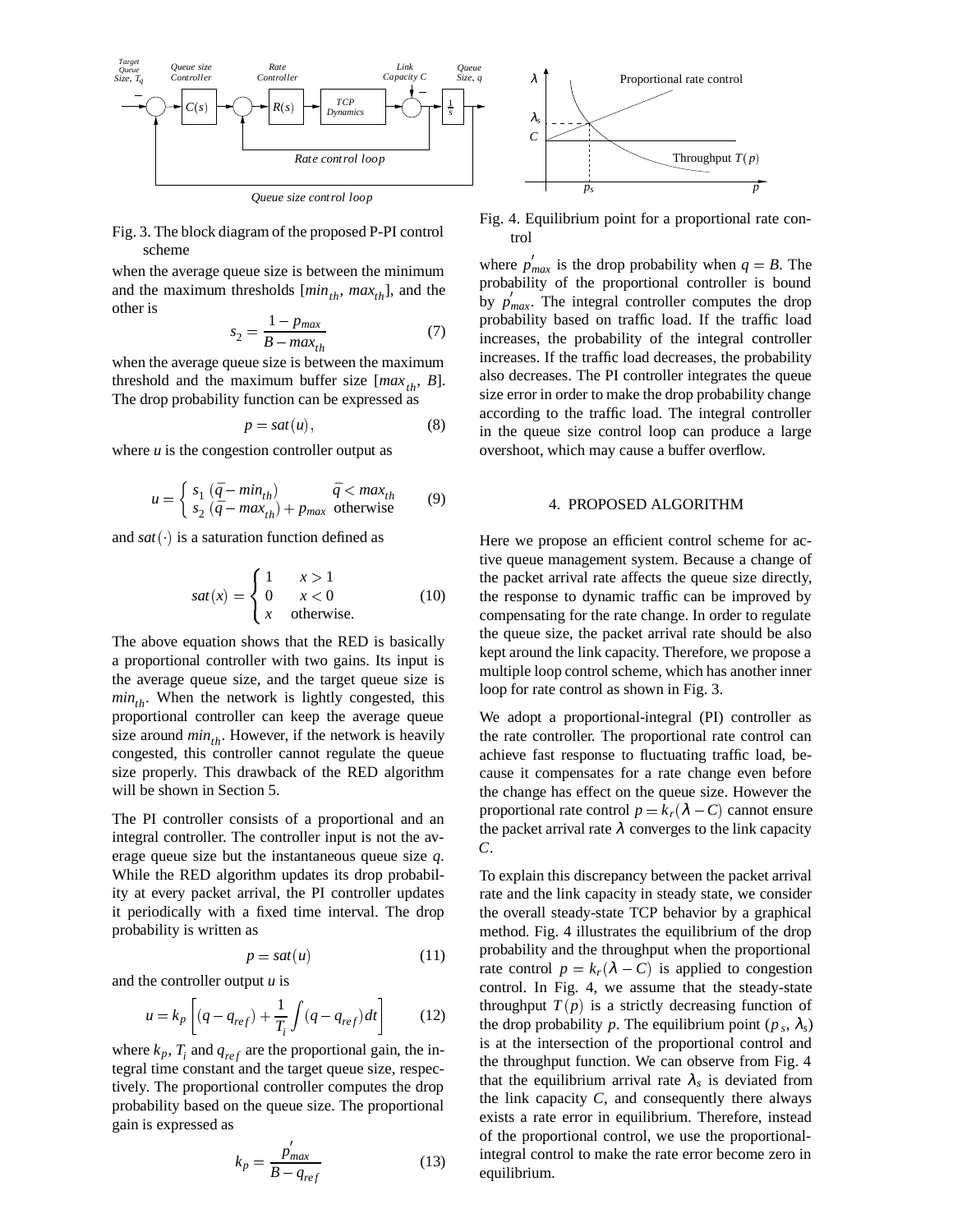The transfer function of the PI rate controller  $R(s)$  is

$$
R(s) = k_r \left( 1 + \frac{1}{T_r s} \right) \tag{14}
$$

where  $k_r$  and  $T_r$  are the proportional gain and the integral time constant of the rate controller, respectively. From the FOLPD model in (4) and the above PI controller, the rate control system has the following transfer function:

$$
P(s) = \frac{k_r(T_r s + 1)K_g e^{-s\tau}}{T_r s(T_g s + 1) + k_r(T_r s + 1)K_g e^{-s\tau}}
$$
(15)

To optimize the PI controller gains,  $k_r$  and  $T_r$ , we consider two popular performance indexes as follows:

$$
ISE(\theta) = \int_0^\infty e(\theta, t)^2 dt \tag{16}
$$

$$
IAE(\theta) = \int_0^\infty |e(\theta, t)| dt \tag{17}
$$

where  $\theta$  denotes the gain vector which can be chosen to minimize the performance indexes (O'Dwyer 2000). To obtain the controller gains, an optimization is carried out using the third order Pade approximation ´ for the delay (Franklin *et al.* 1995). The formulas for  $k_r$  and  $T_r$  are

$$
k_r = \frac{a_1}{K_g} \left(\frac{\tau}{T_g}\right)^{b_1}
$$
  

$$
T_r = \frac{T_g}{a_2 + b_2 \left(\frac{\tau}{T_g}\right)}
$$
(18)

and the optimal values for  $a_i$  and  $b_i$  are listed in Table 1 (O'Dwyer 2000).

The queue size controller regulates the buffer properly. Because the rate controller produces the load dependent drop probability, a proportional controller is used as the queue size controller  $C(s)$ , i.e.,

$$
C(s) = k_q \tag{19}
$$

where  $k_q$  is the proportional gain of the queue size controller. The proportional gain should be selected to guarantee the system stability. The open loop transfer function of the AQM system can be written as

$$
Q(s) = k_r \left( 1 + \frac{1}{T_r s} \right) \frac{K_g e^{-s\tau}}{T_g s + 1} \frac{s + k_q}{s}
$$
 (20)

To get a proper range of  $k_q$ , we use the frequencyresponse design method (Franklin *et al.* 1995). We consider the first three terms as a plant and the last term  $\frac{s+k_q}{s}$  as an unit gain proportional integral controller, which has the infinite gain at zero frequency and a phase decrease below the break point at  $\omega = k_q$ . Because the phase margin of a system means the system's tolerance to time delay, the congestion control system should have a sufficient phase margin. Therefore,  $k_q$  should be set as a frequency substantially less than the crossover frequency so that the system's phase margin is not affected very much (Franklin *et al.* 1995).

Table 1. PI tuning formulas

| Criterion      | ISE      | <b>IAE</b> |
|----------------|----------|------------|
| $a_{1}$        | 0.980    | 0.758      |
| b,             | $-0.892$ | $-0.861$   |
| a <sub>2</sub> | 0.690    | 1.020      |
|                | $-0.155$ | $-0.232$   |

### 5. SIMULATION

To compare the performance of the proposed scheme with other AQM algorithms, we conducted simulations using the *ns*-2 network simulator. A simple bottleneck network configuration was implemented with two routers and a number of TCP connections as in (Aweya *et al.* 2001*a*). The routers are connected through a link of capacity 10Mbps. We used the TCP-Reno as the default transport protocol and assumed that the average packet size is 1000 bytes. Each TCP connection has a propagation delay between 50 ms and 150 ms. The target queue size at the bottleneck link is set to be 50 packets. In the first simulation, we compared the responsiveness of the AQM schemes to dynamic traffic. In the second simulation, we compared the performance criteria such as the average queue size, the standard deviation (std) of the queue size, and the packet loss rate for the different number of TCP connections.

#### 5.1 *Simulation I*

In this simulation, we compared the response of the AQM algorithms when some of the TCP connections were off and then on after some period. Initially at t  $= 0$  s, the number of TCP connections was 50, and then 25 TCP connections were dropped at  $t = 50$ s. At  $t = 100$  s, another 50 TCP connections were established. We compared four algorithms: the RED, the PI, the proposed P-PI with ISE, and the proposed P-PI with IAE. As we can see in Fig. 5(a), the queue size of the RED changes according to the traffic load and fluctuates severely. This fluctuation can cause problems such as a large queueing delay, an underutilization, and a buffer overflow. Fig. 5 shows that the queue sizes of the proposed P-PI schemes with the gains obtained from the ISE or the IAE remain around 50, and fluctuate less than those of the RED and the PI controller.

#### 5.2 *Simulation II*

Here we conducted simulations to compare the performances such as the average queue size, the standard deviation of the queue size and the packet loss rate for the different number of the TCP connections. Fig. 6 shows the simulation results. In Fig. 6(a), we can see that the average queue size of the RED becomes larger as the TCP connections increase, while the other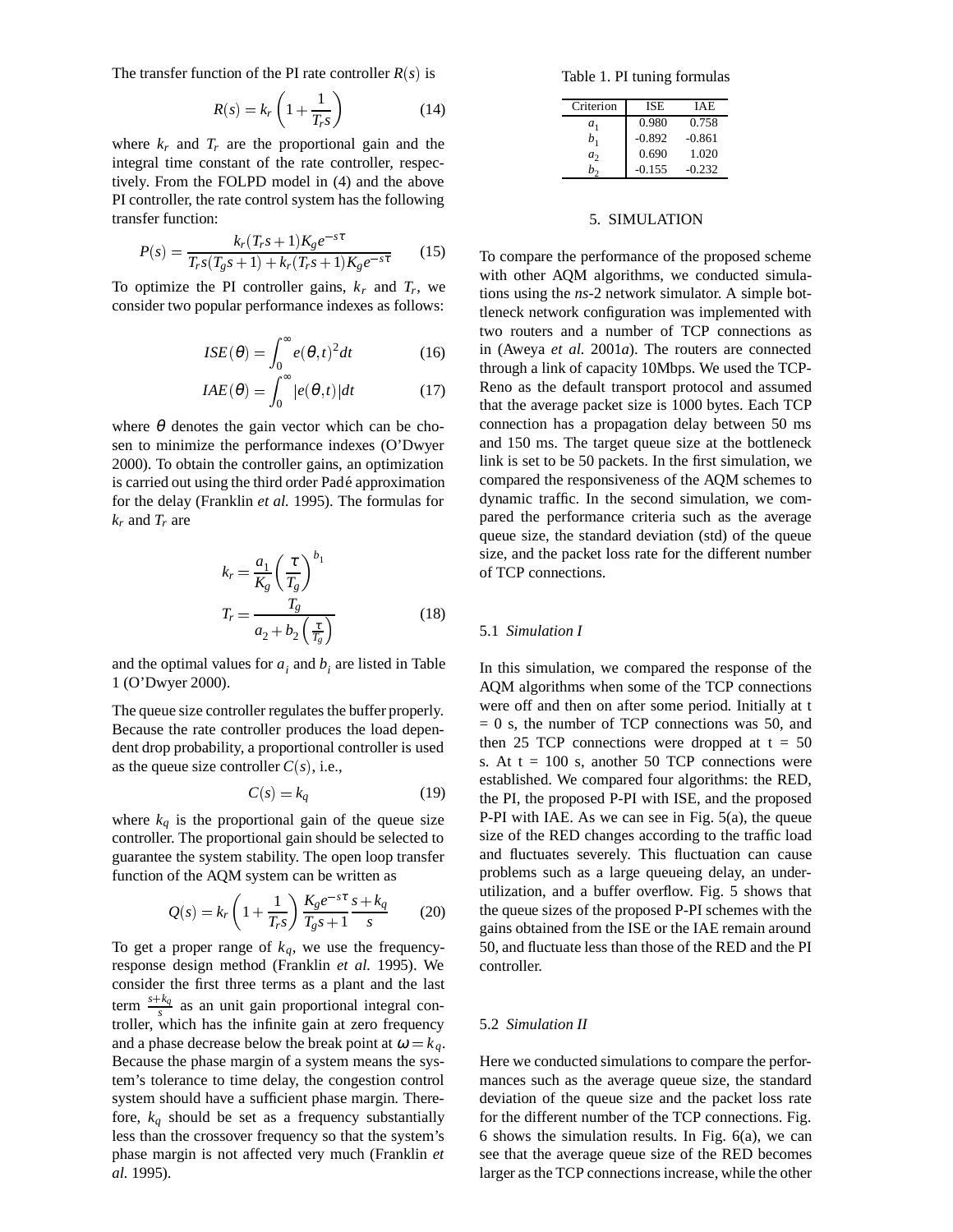

Fig. 5. Simulation I

algorithms keep their average queue size around the target queue size, 50 packets. Fig. 6(b) shows that the standard deviations of the P-PI with either ISE or IAE are smaller than those of the RED and the PI in almost all cases. This can be also explained by Fig. 5. The queue size of the PI controller fluctuates much more than the P-PI schemes. We can see that the schemes based on control theoretic approach give better performance than the RED in Fig. 6. Except the RED, all the three algorithms show very small packet loss rates. This is mainly because the three algorithms



Fig. 6. Simulation II

maintain the queue size around 50 packets and prevent a buffer overflow. Meanwhile, the RED fails to prevent a buffer overflow and this results in a large packet loss rate. Furthermore as we can see from Fig. 6(c), the loss rates of two proposed P-PI controllers are much smaller than that of the PI algorithm. Actually until the number of the TCP connections becomes 60, there is little loss under the proposed schemes.

# 6. CONCLUSION

In this paper, we proposed an efficient control scheme for active queue management to achieve fast response to dynamic traffic. We modeled the AQM as a first order lag plus delay (FOLPD) system based on the dynamic equations which were developed in (Hollot *et al.* 2001*b*). Using this FOLPD model, we designed a proportional-integral rate controller, and obtained the control gains minimizing the performance indexes. By adding a rate control loop to AQM system, we can regulate the queue size, reduce the variance of the queue size, and reduce the packet loss rate. The